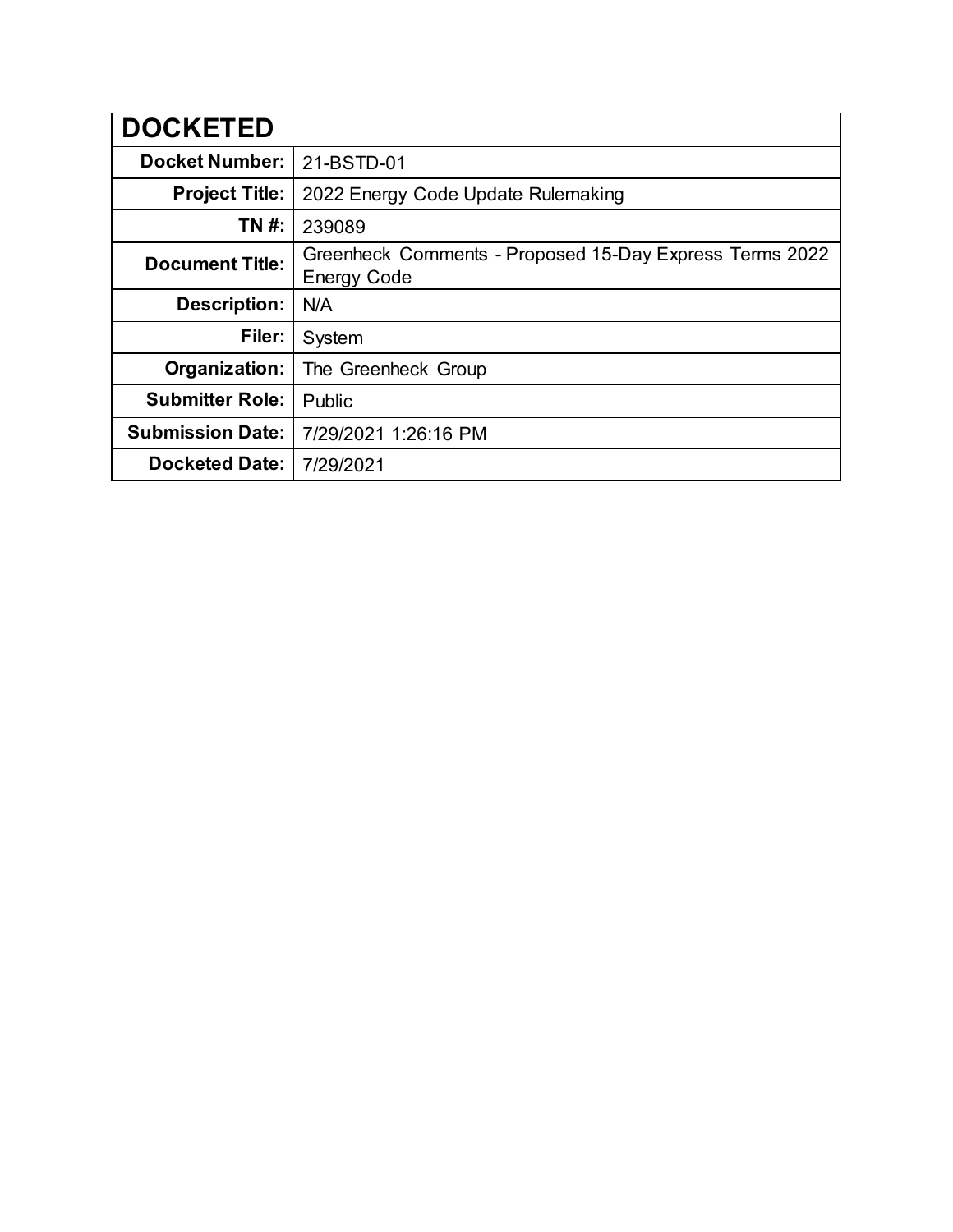**Comment Received From: Michael Wolf** Submitted On: 7/29/2021 Docket Number: 21-BSTD-01

## **Greenheck Comments - Proposed 15-Day Express Terms 2022 Energy Code**

See attached pdf.

Additional submitted attachment is included below.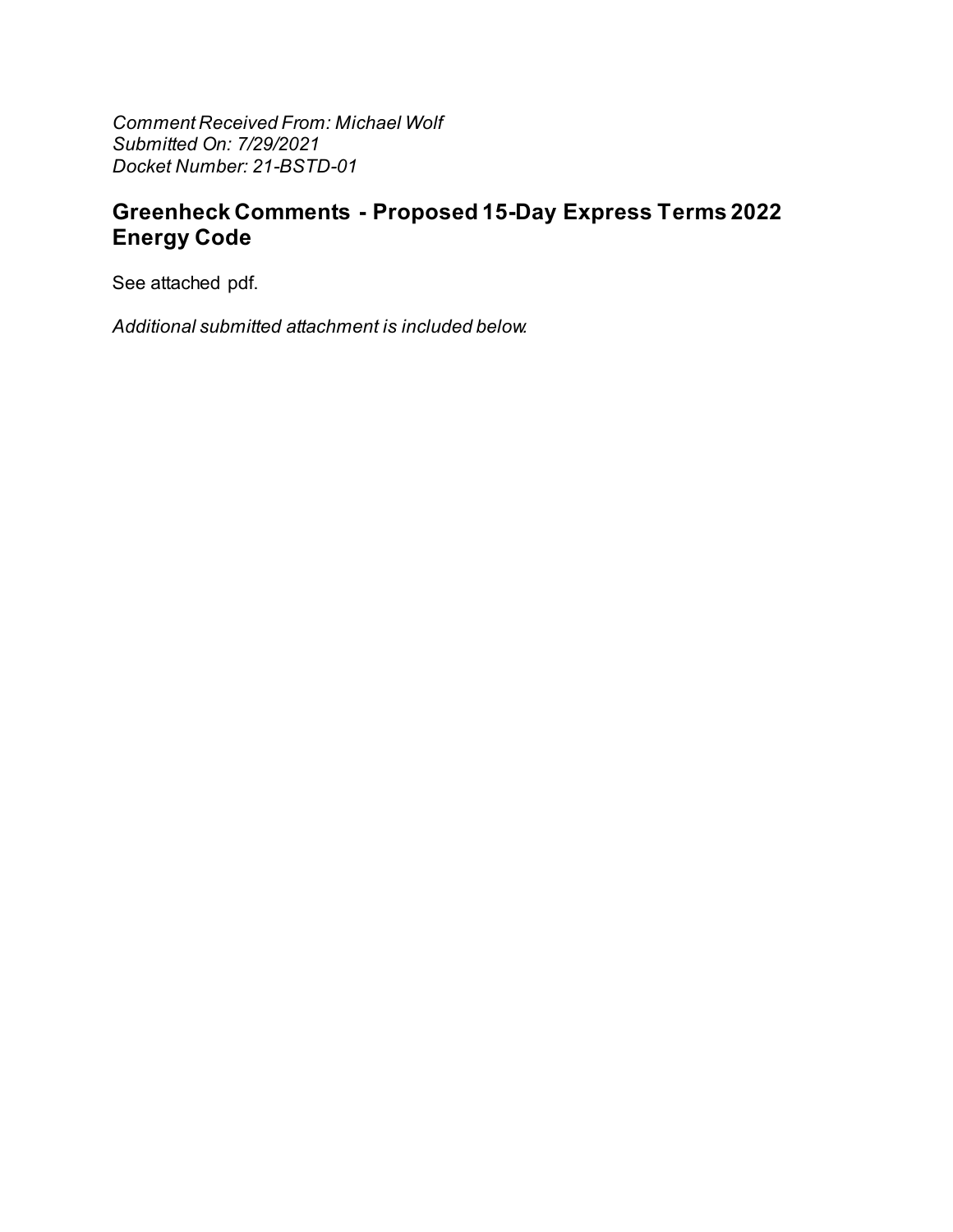# The Greenheck Group

Greenheck • Airolite • Accurex • GlobeAire • Unison • Innovent • Valent • Precision Coils

July 29, 2021

California Energy Commission Docket Office, MS-4 1516 9th Street Sacramento, CA 95814-5512

**RE:** *Title 24-2022 15-Day Express Terms [Docket No. 21-BSTD-01]*

The following comments are in response to the California Energy Commission (CEC) 15-day language in the Notice of Proposed Action – Express Terms published on July 13, 2021.

**Greenheck supports CEC's recommendation regarding the Fan Energy Index (FEI).**

The CEC T24 proposal related to FEI is uniquely applicable to fans for several reasons.

- 1. FEI is easy to understand FEI has a universal meaning across multiple fan types and has a universal meaning at any fan power. For example, at a given duty point, a fan with an FEI of 1.0 will consume 50% more power than a fan with an FEI of 1.5 (1.5/1.0-1). This holds true for a 1kW fan, a 5kW fan, a 100kW fan and so on. The same is true regardless of fan type (axial fan, centrifugal fan, power roof ventilator, or some other type of fan). FEI will be easy for the market to understand and apply to virtually any fan application.
- 2. FEI is applicable to energy standards and codes FEI lends itself to use in energy standards such as ASHRAE 90.1, national energy codes such as IECC, and state energy codes such as CEC Title 24. ASHRAE 90.1-2019 includes fan FEI requirements as does IECC and several other state and stretch codes (e.g. IgCC/ASHRAE 189.1). The adoption of FEI in CEC T24 will add rigor to building standards and code requirements targeted at reducing fan energy consumption.
- 3. FEI leverages natural market dynamics FEI will reinforce the commercial building construction process to reduce fan energy consumption. When designing a ventilation system for a commercial building, the simplicity of FEI will allow consumers (i.e. building owners, contractors, and engineers) to be more informed about the energy consumption for their specific fan application. A more informed consumer will make better fan selections. For example, FEI will provide specifying engineers an easy to understand single number reference to limit the power consumption for any given fan duty point. By including the fan FEI on the building equipment schedule engineers will establish a minimum baseline for fan power consumption. Owners and engineers can establish an FEI to meet minimum regulatory and code requirements, or they can increase the FEI based on tradeoffs between first cost, lifetime building operation costs, carbon reduction goals, et al. Based on the building design FEI requirements established by the owner and engineer, contractors will





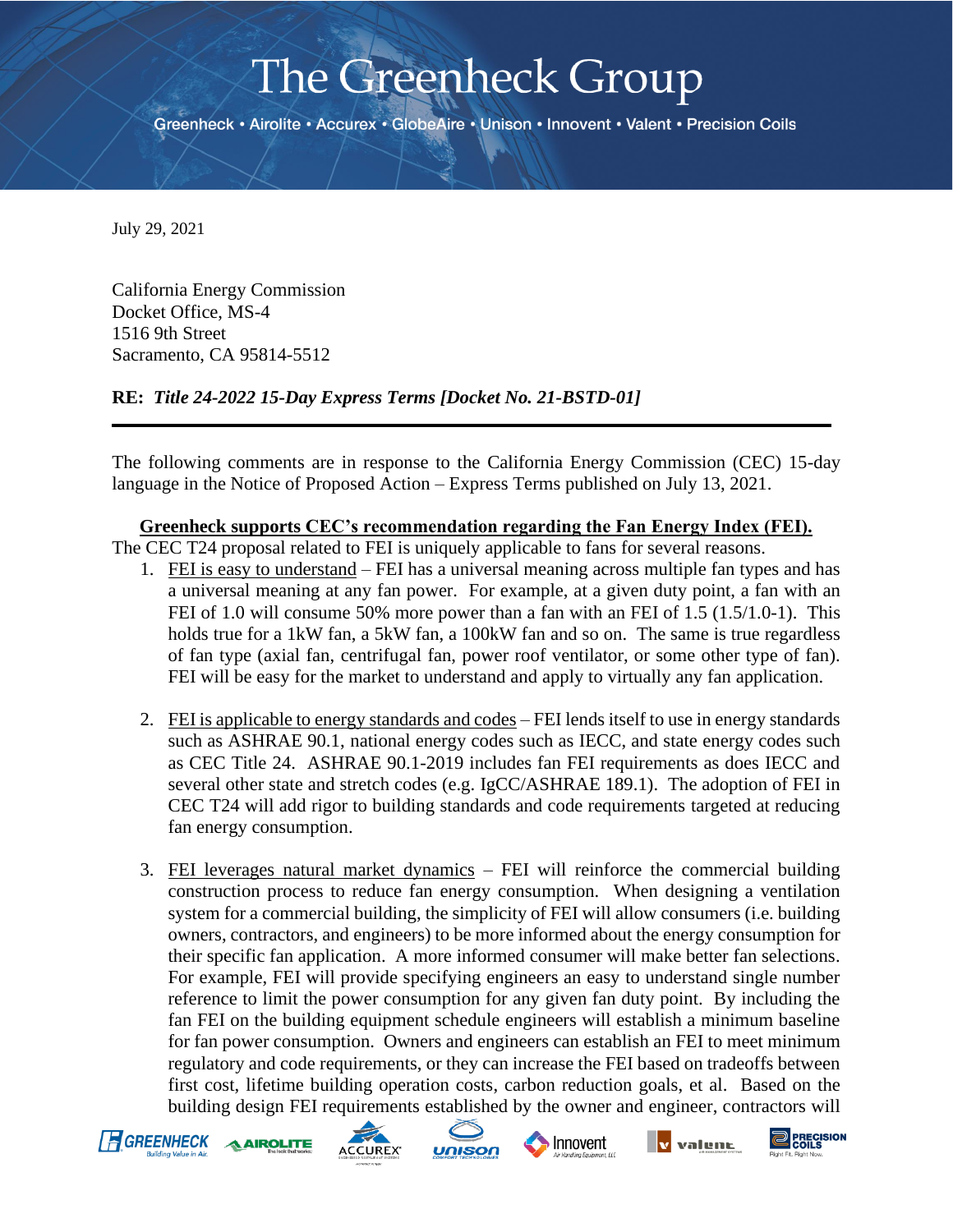be compelled to only supply fans that meet the minimum FEI specified by the owner/engineer. In this way, FEI will ensure a level playing field during the bid process for the building.

From a regulatory perspective, FEI will make it easy for code officials to verify compliance to local, state and national codes during plan review and during final commissioning. During plan review, requiring FEI on engineering design documents will allow code officials to easily verify that the FEI for a given fan meets minimum code and regulatory requirements. During the building commissioning process code officials can easily check the FEI on the fan label to verify compliance with code and regulatory requirements.

Finally, as FEI becomes more widely adopted, manufacturers will work to improve fan designs and offer the market more options to minimize fan power consumption at the performance ranges being specified by consumers.

4. FEI is applicable to utility incentive programs – The simplicity of FEI will provide the market with a single number methodology easily applied to incentive programs that promote "above code" fan energy limits. Seattle City Light and other utilities are already offering incentives to use fans that exceed local code FEI requirements.

#### **Greenheck supports CEC requirements for third-party performance verification of FEI**

The Air Movement and Control Association International (AMCA) has a history of working with manufacturers and regulatory bodies to adapt their standards and certification programs to help ensure regulations are practical and achieve the desired results in the market. To ensure FEI will maximize energy savings related to fans, we support third-party FEI performance verification that is consistent with the rigor of AMCA's Certified Rating Program(CRP) for FEI.

#### **Greenheck supports differentiation for fans embedded in HVAC equipment**

Greenheck recommends CEC implement FEI requirements consistent with requirements and limitations in ASHRAE 90.1-2019. Greenheck recommends fans embedded in equipment with capabilities related to:

- cooling,
- heating,
- humidification,
- dehumidification,
- air cleaning and/or
- air purification

be differentiated from fans with single functionality to move air.

#### **Concluding Remarks**

Greenheck very much appreciates the opportunity to comment and contribute to the CEC T24 development process. In summary:

1. Greenheck is supportive of the CEC effort to reduce fan energy consumption through the use of FEI.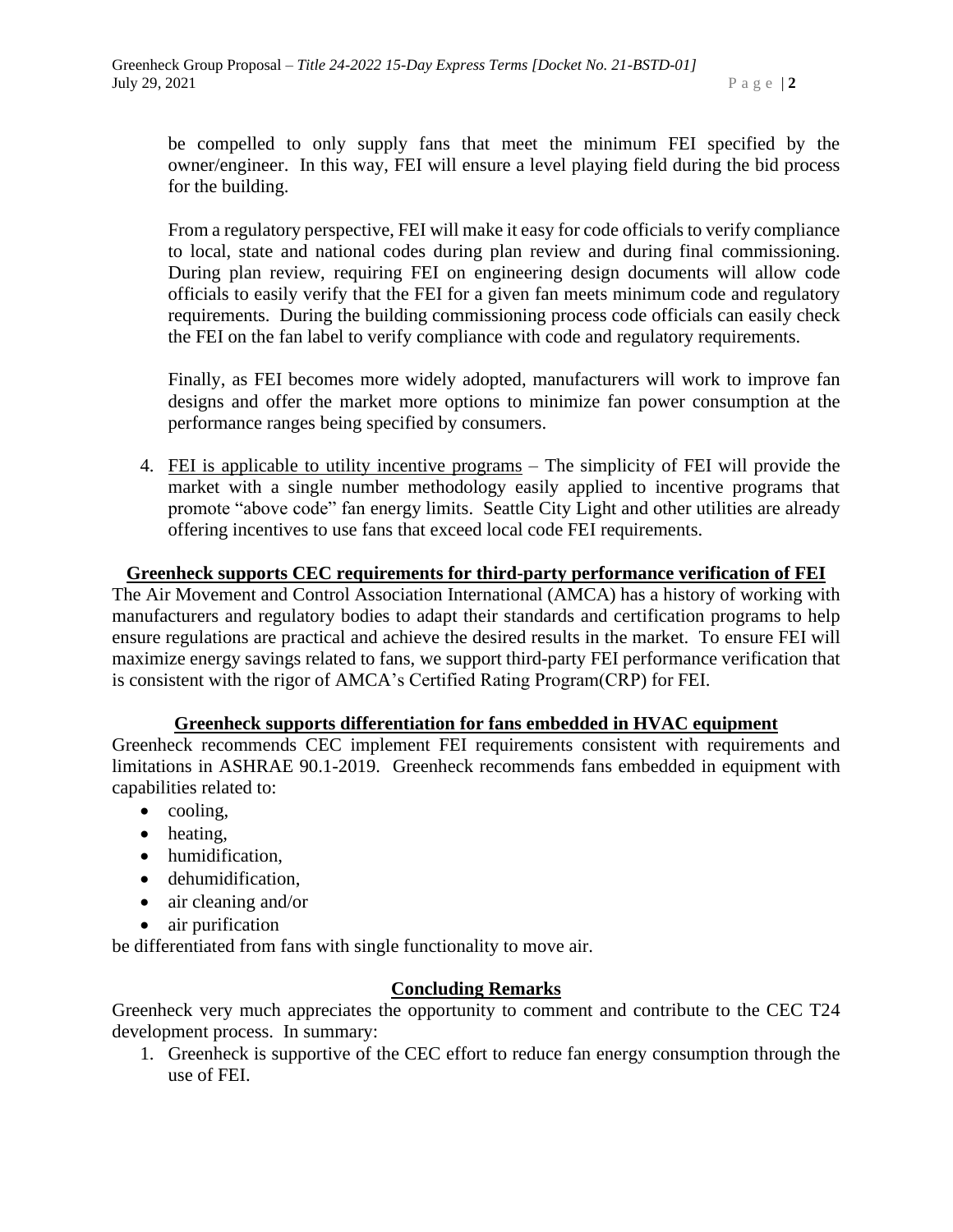- 2. Greenheck supports requirements for third-party performance verification of FEI consistent with the AMCA Certified Ratings Program.
- 3. Greenheck supports utilizing FEI consistent with requirements in ASHRAE 90.1-2019.

Thank you.

### **Commenter Credentials:**

With over 35 years of experience with the Greenheck Group, a leading manufacturer of HVAC equipment and having held positions in engineering, sales, marketing, software development, and general management, I have a solid foundation for understanding the impact regulations can have on a business and a market. In addition, I am active in the development of test standards and codes with industry trade associations including ASHRAE, AMCA, AHRI, HVI, UL, NFPA, ICC, NAM and others. I also participated on the U.S. Department of Energy's Working Group responsible for developing recommendations on Commercial and Industrial Fan and Blower (CIFB) Energy Regulation and am a past U.S. Secretary of Energy appointee to the Department of Energy's Appliance Standards and Rulemaking Federal Advisory Committee (ASRAC).

The Greenheck Group is comprised of a number of brands including Greenheck, Unison Comfort Technologies, Innovent, Valent, Precision Coils, Accurex, and Airolite. Headquartered in Schofield, WI, **Greenheck has offices and manufacturing facilities in California**, Wisconsin, Oklahoma, Kentucky, Tennessee, North Carolina, Mexico, and India. Greenheck employs nearly 4,000 people worldwide, including over 3,500 in the United States. With over 70 years of family ownership, Greenheck is a worldwide leader in the manufacture of air-movement, conditioning and control equipment, systems and services. Greenheck's extensive product offering includes commercial fans and industrial blowers, laboratory exhaust systems, dedicated outdoor air systems, energy recovery ventilators, air handling equipment, make-up air equipment, and kitchen ventilation systems. Related products include air-control dampers, fire and smoke control dampers, heating and cooling coils as well as architectural and mechanical louvers. Greenheck equipment is used in all types of residential, commercial, institutional, and industrial buildings and applications ranging from comfort ventilation to industrial processes.

#### **Industry Associations**

Greenheck engineers are active with many government and industry organizations working to establish performance standards and application guidance related to HVAC systems and products. Examples include:

- United States Department of Energy (DOE)
- International Standards Organization (ISO)
- American Society of Heating, Refrigerating, and Air-Conditioning Engineers (ASHRAE)
- Air Movement & Control Association (AMCA)
- Air-Conditioning, Heating, & Refrigeration Institute (AHRI)
- Home Ventilation Institute (HVI)
- International Code Council (ICC)
- California Energy Commission (CEC)

Greenheck's involvement with the aforementioned groups is largely focused on development of standards, regulations and programs that result in energy efficient HVAC systems as well as